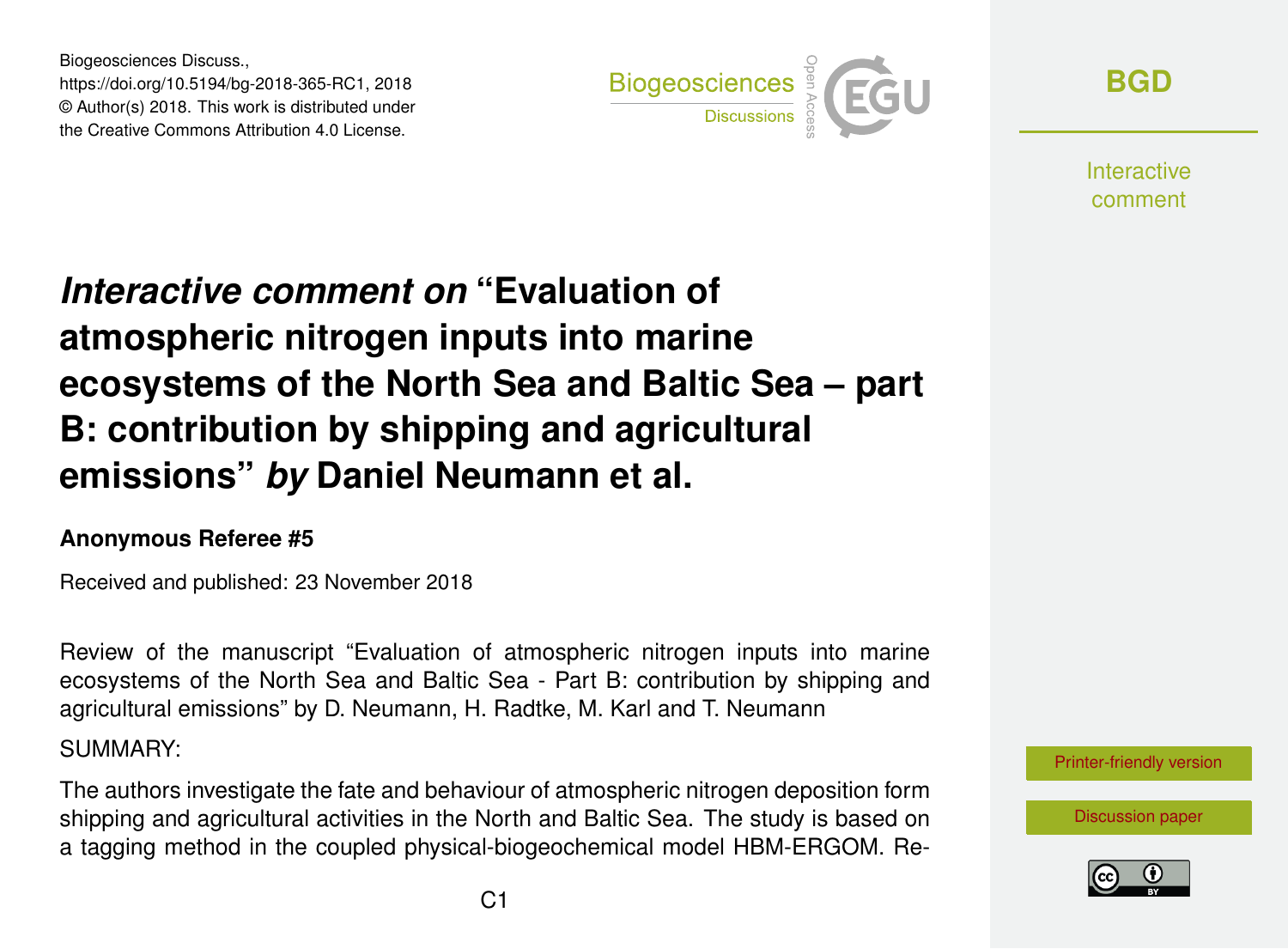gional fractions of atmospheric nitrogen are provided for inorganic nitrogen, particulate organic nitrogen and chlorophyll-a.

#### MAJOR COMMENTS:

While I think it is important to investigate the impact nutrient inputs related to shipping and agriculture on the Baltic and North Sea ecosystems, I must admit that I got lost in the description of many details and had problems to identify a clear aim. In the given context, I would mostly be interested in ecosystem changes due to atmospheric nutrient deposition and thus rather expect something like sensitivity experiments with and without this extra nutrient supply. I am not sure what to gain from tagging the fraction of atmospheric nitrogen shares in % to DIN, PON, and chlorophyll-a after five years. Another major point of criticism is the negligence of the strong impact of phosphorus. In the presence of nitrogen fixers, I regard the availability of phosphate as key. As I understood it, the phosphate input was set to a fixed value of unknown origin.

I am afraid that, in the present form, I have to reject the manuscript. I must, however, admit that I struggled to keep overview and it might well be that I missed an important point. I might thus change my mind, in case the authors could clarify their aim and the argumentation was more stringent.

## SPECIFIC COMMENTS:

## 2 Materials and Methods

2.1 Atmosphere: I repeatedly lost overview. I would find it helpful if there was a more clear separation of the model assumptions, the input and the outcome. Also I would expect at least some evaluation of the results (apart from a non-published reference). While the authors state that everything is rather uncertain, they do not put this uncertainty into perspective. How do the modelled numbers compare the official estimates by HELCOM and OSPAR?

2.2 Ocean: Again, I find the model description confusing. Specifically, it did not get

Interactive comment

[Printer-friendly version](https://www.biogeosciences-discuss.net/bg-2018-365/bg-2018-365-RC1-print.pdf)

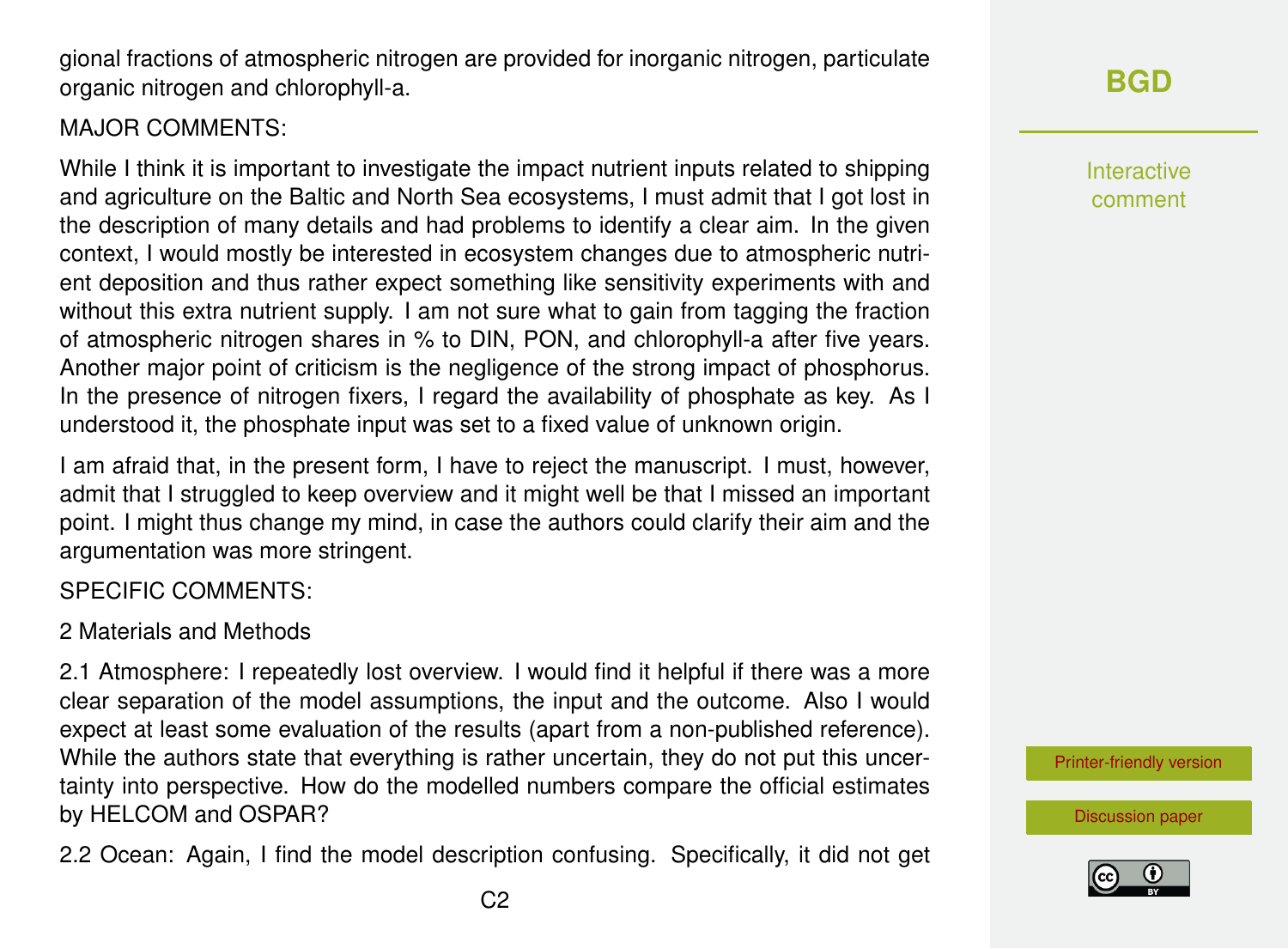clear to me why the simulation time was five years only (while the model is drifting?) and, also, it should, at least briefly, be mentioned how the key processes which impact the distribution of nutrients are implemented. Also the initial conditions of the model need to be clarified and I had problems to see why the physical model was restarted from its initial conditions (which?) each year. In addition, the model description would strongly gain from a comprehensive, clearly arranged list of nutrient sources and sinks in the model (e.g., is there a sediment model and burial? how large is the riverine input?). How did the authors determine the nitrogen fraction of chlorophyll a? Why did the authors chose to show atmospheric nitrogen shares in % to DIN, PON, and chlorophyll-a and which depth level do they consider, why?

Most important, however, I am not even sure what exactly was tagged – was the atmospheric deposition marked continuously or did the authors follow a pulse? In both cases there ratio behind the approach needs to be clarified.

Results - subsection 3.2: This section consists mainly of a list of numbers in % showing atmospheric nitrogen shares in % to DIN, PON, and chlorophyll-a (without providing any absolute values). Often I was not sure which region/depth levels the authors exactly refer to. Also, I lack explanations about reasons and ecological consequences (e.g., which paths did the nutrients take?). The few explanation provided did not become clear to me (e.g., why should offshore and coastal differences in the Baltic be explained by high DIN loads at the coast and P limitation?).

Results - subsections 3.2.2 and 3.2.3: Again, I found it very hard to keep overview. I would suggest to condense these parts considerably. Also I propose to focus more on the results and not to elaborate on the pros and cons of extra nitrogen input in general. Comparisons to the results of other studies could be summarized in a Discussion.

Conclusions: Also this Section would benefit from some guidance by the authors what the results mean for the ecosystem. As I see it now, it's mainly a repetition of the foregoing.

# **[BGD](https://www.biogeosciences-discuss.net/)**

Interactive comment

[Printer-friendly version](https://www.biogeosciences-discuss.net/bg-2018-365/bg-2018-365-RC1-print.pdf)